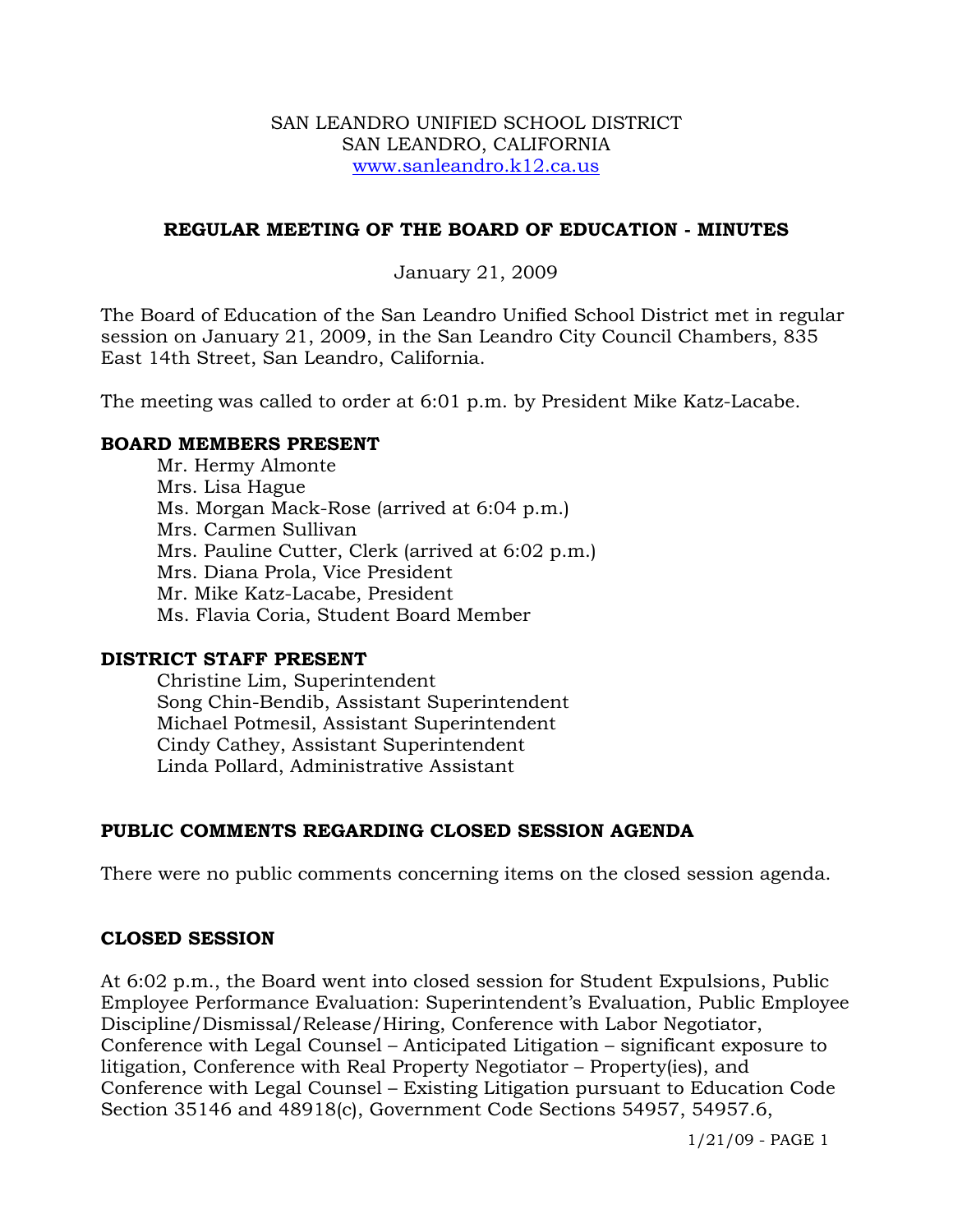54956.(b), 54956.8, and 54956.9. The closed session was adjourned at 7:10 p.m.

The Board returned to open session at 7:16 p.m. with the Pledge of Allegiance to the Flag. President Katz-Lacabe said the Board had been in closed session and had taken the following action:

• On a motion made by Mrs. Cutter and seconded by Ms. Mack-Rose, the Board approved the Superintendent's Goals for 2008/2009 by a 7-0 vote.

# **APPROVAL OF AGENDA**

Prior to approving the agenda, President Katz-Lacabe noted that several clerical issues were brought to the Board's attention, and a modified agenda with the noted corrections had been emailed to them.

On a motion made by Mrs. Cutter and seconded by Carmen Sullivan , the Board approved the agenda as modified for the regular meeting of January 21, 2009, by a 7-0 vote.

**REPORTS** Recreation Parks Commission Report: Juan Manuel Martinez, San Leandro Unified School District Representative provided a DVD report on the new Sports Field at Bancroft Middle school, which was made possible through a partnership between the District and the City of San Leandro.

## **PRESENTATIONS**

- New San Leandro High School Drama instructor Ryan Weibel received a Commendation of Excellence from the Superintendent and the Board of Education in recognition of his students' outstanding production of *Metamorphoses*. Based on the Myths of Ovid, the play is both challenging in terms of content and set design, as the stage was constructed on the pool and much of the action takes place in water.
- \* Lisa Bruno from Perry-Smith LLP presented the audit report related to the District financial statements for the year ended June 30, 2008. The audit report included District financial statements, supplementary information, the auditor's opinions on the financial statements, and federal and state compliance. Ms. Bruno reported that there were no major findings and that the audit is classified as "unqualified", which is the highest rating to receive.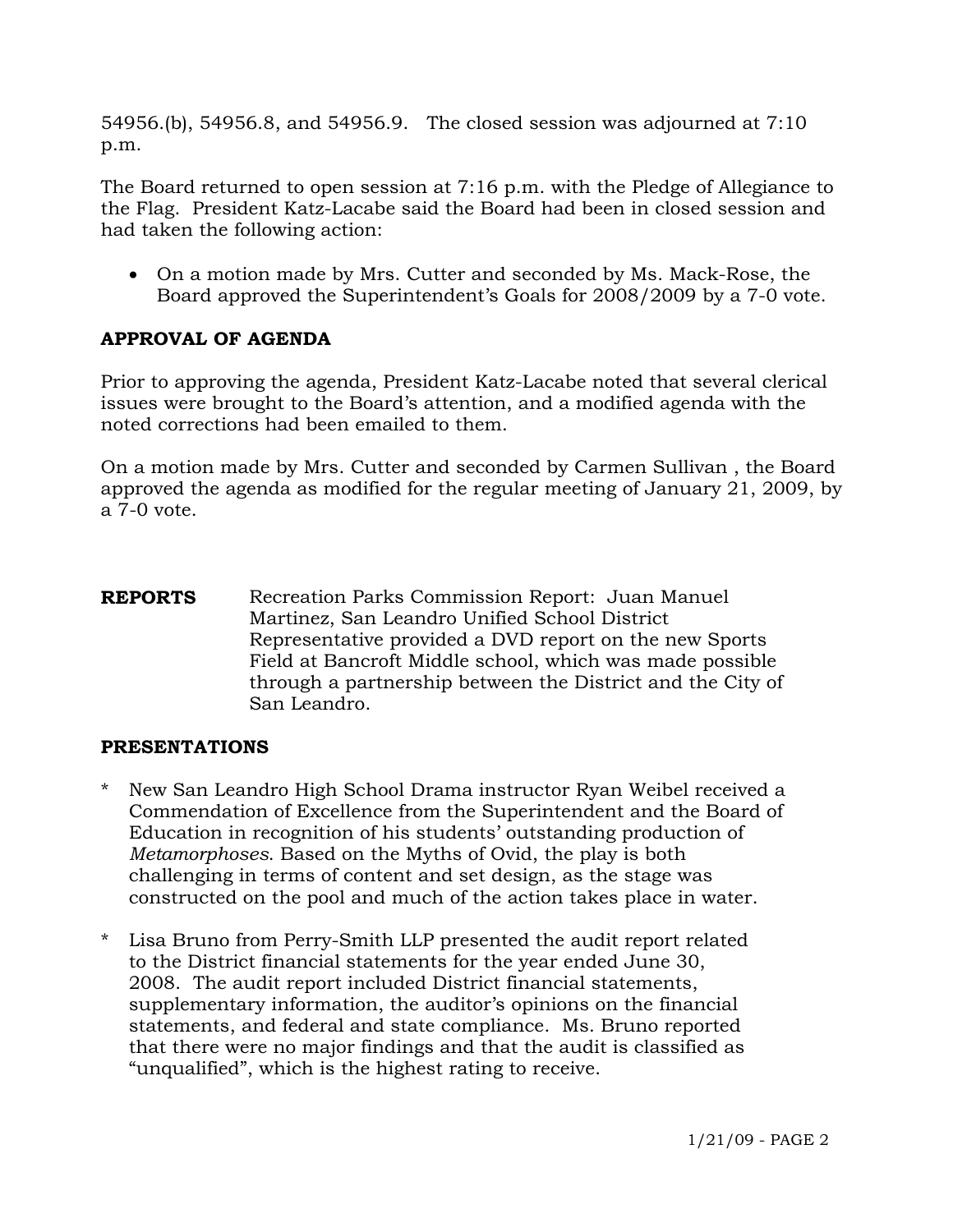In addition, Ms. Bruno shared with the Board the performed procedures that were agreed to by San Leandro Unified School District and the Independent Citizen's Oversight Committee. She reported that that the audit found that all Measure B expenditures examined were used expressly for what is allowed under language of the Board.

## **ACTION**

#### Business Services

## 4.1-A 2007/2008 Fiscal Year Independent Audit Report

On a motion made by Mrs. Cutter and seconded by Mrs. Sullivan, the Board approved the 2007/2008 Fiscal Year Independent Audit Report by a 7-0 vote.

#### **PRESENTATION**

\* Jackie Bassman of WLC Architects presented the *Construction Document Phase* for the exterior finishes and color of the Arts Education Center. Ms. Bassman noted that the colors being recommended would fit in nicely with the color schemes of the surrounding buildings, including the 9th Grade campus. In addition exterior finishes passed the "graffiti test", and that the effects of the paint specifications to the environment have been taken into consideration, which were concerns raised by the Board.

 While Ms. Bassman was explaining the color scheme, sample chips were passed around to the Board, so that they could a clearer picture of the proposed colors.

## **ACTION**

Facilities and Construction

#### 5.1-A Arts Education Center Exterior Finishes and Colors

On a motion made by Ms. Mack-Rose and seconded by Ms. Sullivan, the Board approved the Arts Education Center Exterior Finishes and Colors by a 7-0 vote.

#### **PRESENTATION**

\* Jackie Bassman of WLC Architects presented the *Construction Document*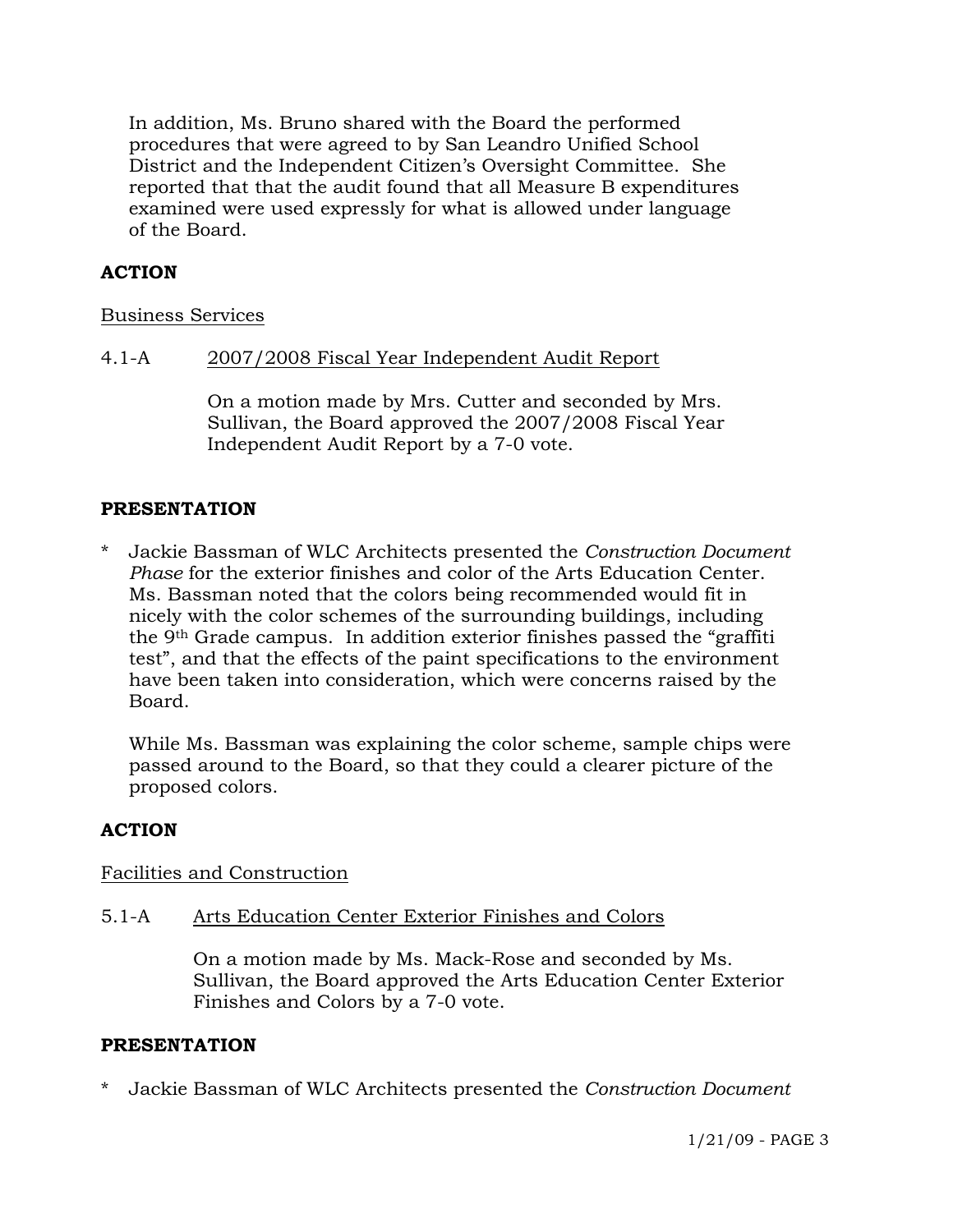*Phase* for the Business Academy and Open Space project. Principal Amy Furtado describe the layout of the project which includes office space, computer lab, classrooms, and a student store, which will sell San Leandro High School paraphernalia (no food). Relocating the Student Center to the facility, which has been incorporated into the drawings, is also being considered should funds become available in the future.

## **ACTION**

#### Facilities and Construction

5.2-A *Construction Document Phase* for the Business Academy and Open Space Project

> On a motion made by Mrs. Prola and seconded by Mrs. Cutter, the Board approved the Construction Document Phase for the Business Academy and Open Space Project by a 7-0 vote.

#### **PRESENTATION**

Before beginning her presentation, Principal Amy Furtado announced that thirtyfive Chinese students from Shandong Experimental High School in Jianan, China arrived, and are staying with local families and teachers (including her) for a week. They will be attending morning classes for a few days, and participate in field trips around the area with their student groups.

\* Principal Amy Furtado provided a presentation regarding the "Red Zone" at San Leandro High School. The "Red Zone" is a term used to describe the intense period of activities when construction projects, both new and modernization, simultaneously occur at multiple locations on and near the main high school campus. The principal outlined the construction activities and explained how these activities impact the day-to-day and long-term operations of the school. As a result of the intense, multiple activities, the principal described a staffing proposal designed to mitigate the impact on school programs and student safety during this "Red Zone" timeframe.

 Following the presentation, the Board of Education discussed a cost neutral staff proposal designed to mitigate the impact on school programs, staff and community, student safety, and to ensure adequate communication with stakeholders during this "Red Zone" timeframe, which would result in the hiring of a limited term 0.28 FTE Measure B Project Liaison and a limited term .45 FTE Teacher on Special Assignment.

#### **CONFERENCE**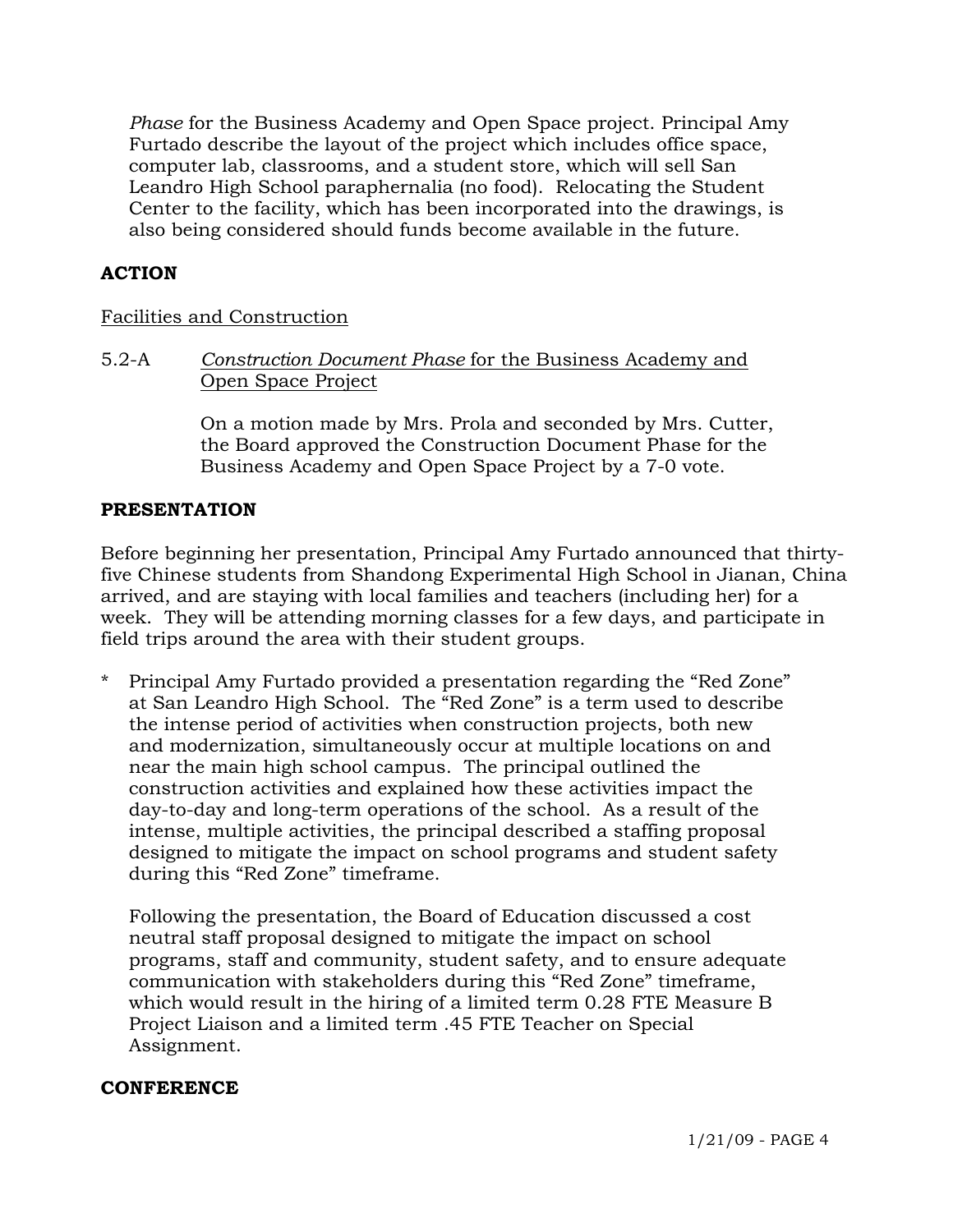#### Human Resources

## 2.1-CF Job Description and Hire Limited Term 0.28 FTE Measure B Project Liaison and a Limited Term 0.45 FTE Teacher on Special Assignment

The Board discussed and considered approving the job description and hiring of a limited term 0.28 FTE Measure B Project Liaison and a limited term .45 FTE Teacher on Special Assignment that is cost neutral to the Measure B and General Fund budgets.

Board members agreed that the position was certainly needed; however were concerned about approving it at this time in light of the financial difficulties.

On a motion made by Mrs. Cutter and seconded by Ms. Sullivan, the Board approved the job description and hiring of a limited term 0.28 FTE Measure B Project Liaison and a limited term .45 FTE Teacher on Special Assignment, recognizing that this is cost neutral to the Measure B and General Fund budgets and critical to student safety and construction impacts by a 4-3 vote. Trustees Cutter, Hague, Sullivan, Mack-Rose in favor. Trustees Katz-Lacabe, Prola, and Almonte voting no.

#### **PUBLIC TESTIMONY ON NON-AGENDA ITEMS**

- Adan Alonzo addressed the Board on possible reductions of staff and possible solutions from across the board.
- Carol Alvarez thanked the Board and staff for working with the San Leandro Swim Team and keeping it open. She asked that the Board and staff be considerate of the children when communicating budget information to the community. She urged the Board to reconsider freezing the attendance clerk position at the high school, stating that without this position, accurate ADA reporting might be jeopardized.

## **PUBLIC HEARING**

A public hearing was conducted regarding the Mitigated Negative Declaration (MND) for the San Leandro High School Modernization Project.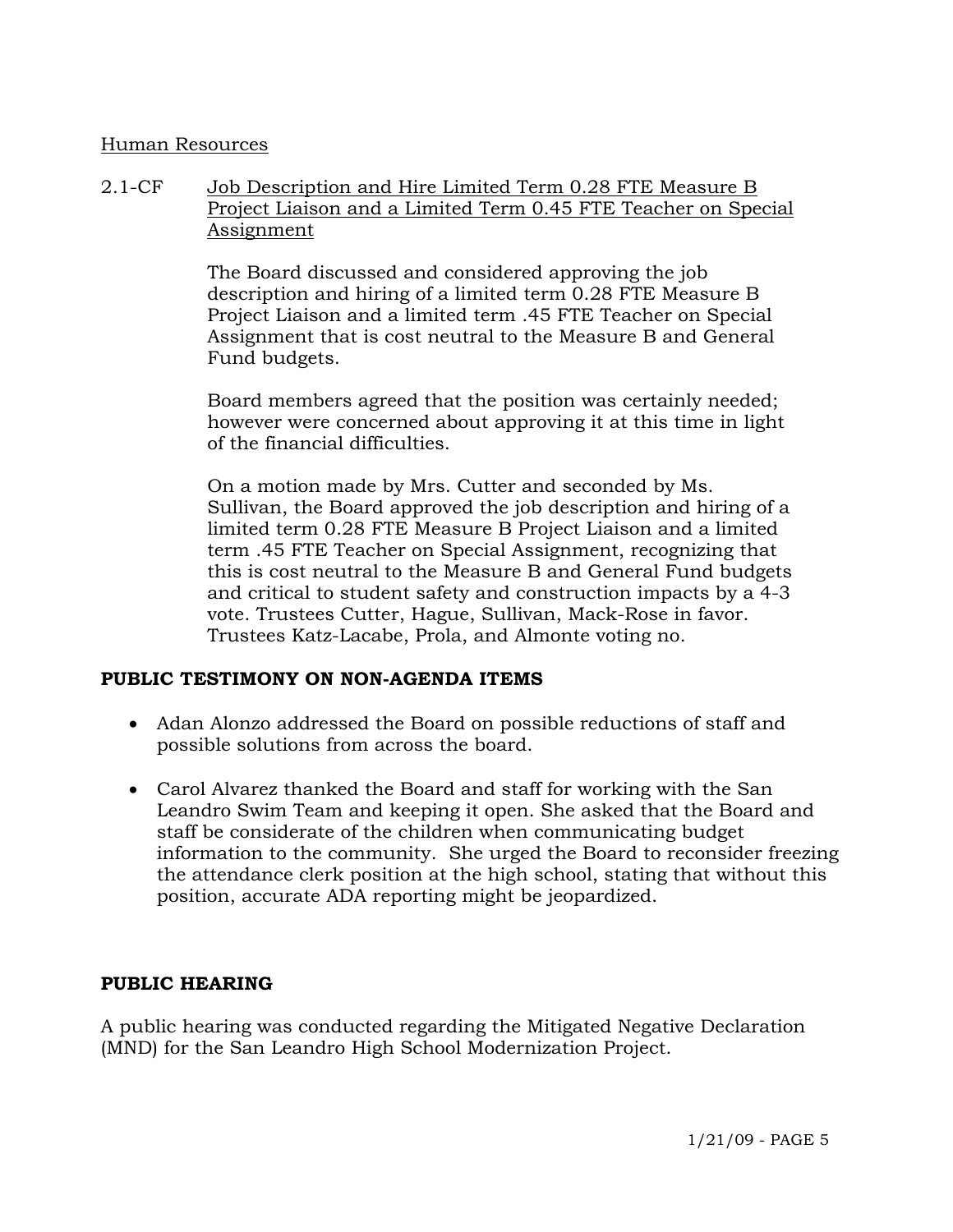Prior to opening the public hearing, the Board asked clarifying questions regarding the number of productions/performances and traffic pattern concerns which were address by Patricia Jeffery with Placemakers a California Environmental Quality Act (CEQU) consultant, for this study.

On a motion made by Mrs. Hague and seconded by Mrs. Cutter, the Board opened the public hearing regarding the Mitigated Negative Declaration (MND) for the San Leandro High School Modernization Project by a 7-0 vote.

No comments were received from the audience.

On a motion made by Mrs. Cutter and seconded by Mrs. Hague the Board closed the public hearing regarding the Mitigated Negative Declaration (MND) for the San Leandro High School Modernization Project by a 7-0 vote.

# **CONFERENCE**

# Facilities and Construction

5.1-CF Resolution #09-06 to accept Mitigated Negative Declaration and Mitigation Monitoring Program and approve the San Leandro High School Modernization Project

> On a motion made by Mrs. Prola and seconded by Ms. Sullivan, the Board adopted Resolution #09-06 to accept Mitigated Negative Declaration and Mitigation Monitoring Program and approve the San Leandro High School Modernization Project by a 7-0 vote.

# **REPORTS**

- 1) Correspondence Clerk Cutter reported receipt of the following emails between December 8, 2008 – January 17, 2009, from Stephen Cassidy regarding State Pubic Works/Budget Freezes, transition email update, reminders for upcoming City meetings regarding: SL Crossings and announcement of City/School Joint Meeting January 15, 2009; from Steven Craig regarding wasted technology minutes in the day; from California Dental Association regarding matters regarding children's dental health; from Jill Raimondi regarding San Leandro Education Foundation Community Forum; from Roxanne Ansolabehere regarding Measure B Liaison at San Leandro High; from Yvonne Day regarding Board Retreat; from Dan Martin regarding situation with an elementary teacher and regarding donating money or paper to San Leandro High; from the City of San Leandro regarding Council requests regarding TOD; and Audrey Brown regarding students receiving honors at National Portfolio Day.
- 2) Student Board Member Report The Student Board member had to leave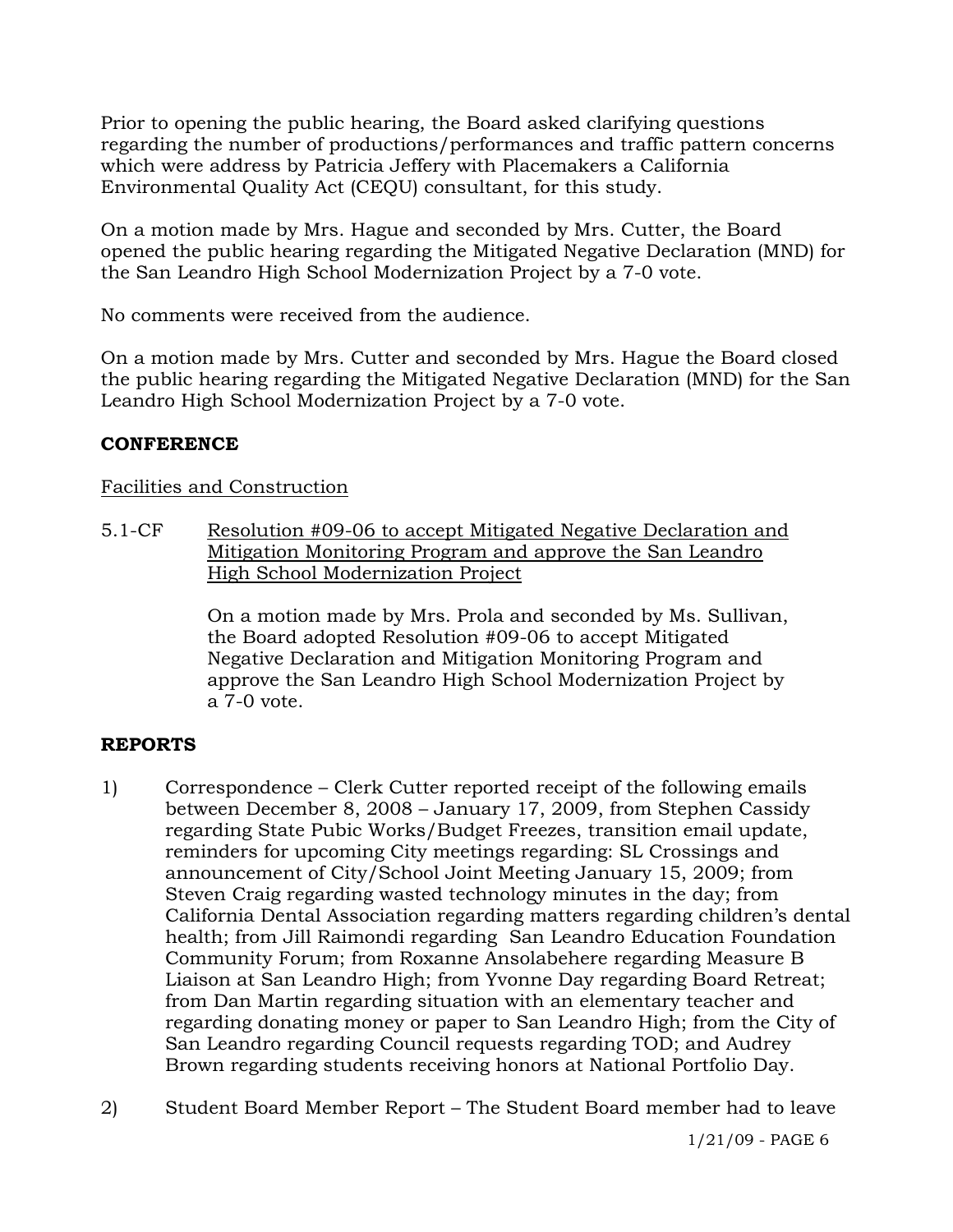before giving her report.

- 3) Superintendent's Report Superintendent Lim reported that following the January 12 Governor's Workshop in Sacramento where California School Services hosted a workshop and presented their analysis of the Governor's proposals, she sent out a memo to the Leadership Team outlining the necessary operational and fiscal measures that must be implemented immediately in order to meet payroll and are urgent and critical to the survival of our District, and the welfare of our staff and continued success of our students.
	- Freeze all unfilled positions
	- Freeze all purchasing services, supplies or equipment
	- Freeze all travel and unauthorized mileage
	- Freeze all overtime
	- Freeze all use of compensatory time.
	- Freeze all unauthorized use of substitutes
	- Freeze all new contracts/MOU's with outside parties

 All exceptions of the above can only be authorized by the Superintendent.

Ms. Lim said she called an Emergency Leadership Team meeting to address the issues regarding the severity of the situation resulting in the cancellation of the upcoming GATE meeting, and the suspension of CPM.

She announced that Alameda County Office of Education has scheduled a rally on Wednesday, February 11. She will pass on the information as it becomes available.

The Superintendent asked for and received consensus from the Board to adopt a Resolution at the upcoming Budget workshop, asking that if our legislature does not pass a budget by June 30, the Governor suspend their paychecks.

Ms. Lim also reported that staff will be making a Bond rating presentation to Standard & Poors, on Monday, January 26, 2009, noting that for the last two times, the District has received an A+ rating.

Ms. Lim said that she had an opportunity to welcome the thirty-five Chinese students from Shandong and encouraged the Board to do the same. It is the District's hope that, with the help of San Leandro resident James Serna, "Uncle Jim" of the United States China Exchange Council, a "Sister School" relationship with the high school can be established. She was excited that they will be here to visit Chinatown and celebrate Chinese New Years' on Monday, January 26.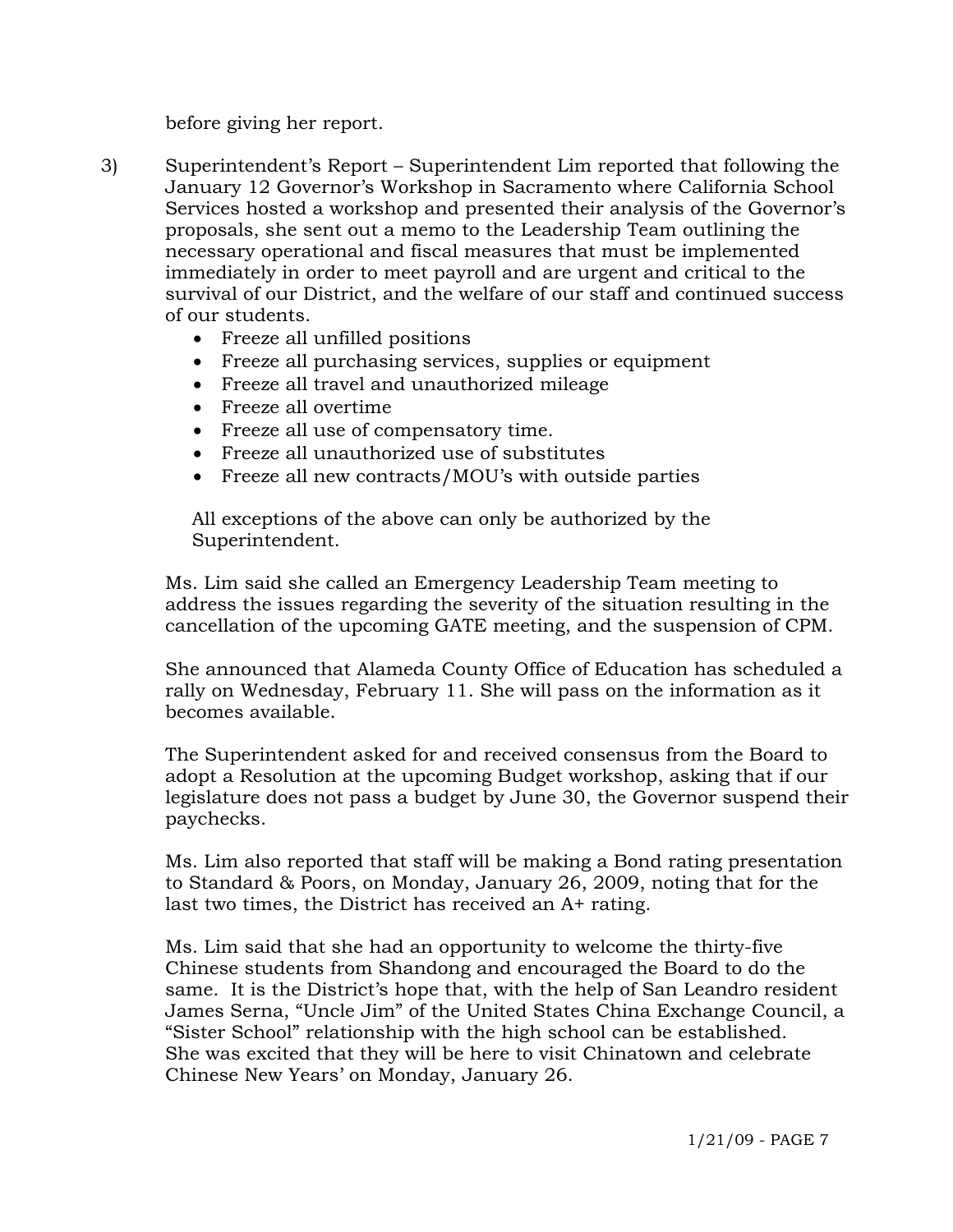On January 22, she has been invited to be an expert panelist for the State Department of Education on how and what they should recommend with respect to staff development and how it relates to closing the achievement gap and culturally responsive strategies.

She also has been asked to be part of a focus group on the P-16 Council charged with closing the achievement gap, which will focus on Standard 6, Assessment, adding that she has been asked to bring a principal and a teacher. She clarified that this is not funded by the General Fund and will be reimbursed by grant money that the state department has received.

The Education Summit of Equity will be this Saturday at the high school from 8:00-1:00 p.m. She invited the Board to attend.

San Leandro High School graduation will be Wednesday, June 10 at 5 p.m. in amphitheater at Cal State East Bay.

# 4) Board Committee Reports

- City/District Liaison Mr. Katz-Lacabe reported that the committee met on January 15 and discussed the RDA agreement funding for the 9<sup>th</sup> grade campus, which they have agreed to. There was an update on the pool (a new pump has been installed which will keep the pool open), and the renovation/relocation of Burrell Field. Responding to Ms. Mack-Rose, Mr. Katz explained that until the last two years, the meeting venue was rotated between the City and District, but changed with the last Trustee chair. Mr. Katz said that he would like to see the meeting revert back to the previous format with the City and District chairing the meeting when it is at their venue.
- Curriculum Mrs. Hague reported that the committee would be meeting on February 2, 6 p.m., at the District Office.
- Facilities/Technology Mrs. Cutter reported that committee met on January 15, 2009, and interviewed two applicants to fill the two vacancies on the Citizen's Oversight Committee. A recommendation is being submitted tonight for Board approval. The committee also heard a second presentation on the "Red Zone", which is also being brought forward for consideration tonight.
- Finance Mrs. Prola reported that the committee met on January 14 and reviewed the audit report. Ms. Prola gave a brief report on the Governor's Budget Conference and looked at cost saving measures, adding that the District is continuing to monitor the Sonitrol alarm system, renegotiate copier leases, vacation liability, perform energy audits, review the substitute system, and re-establish protocols for an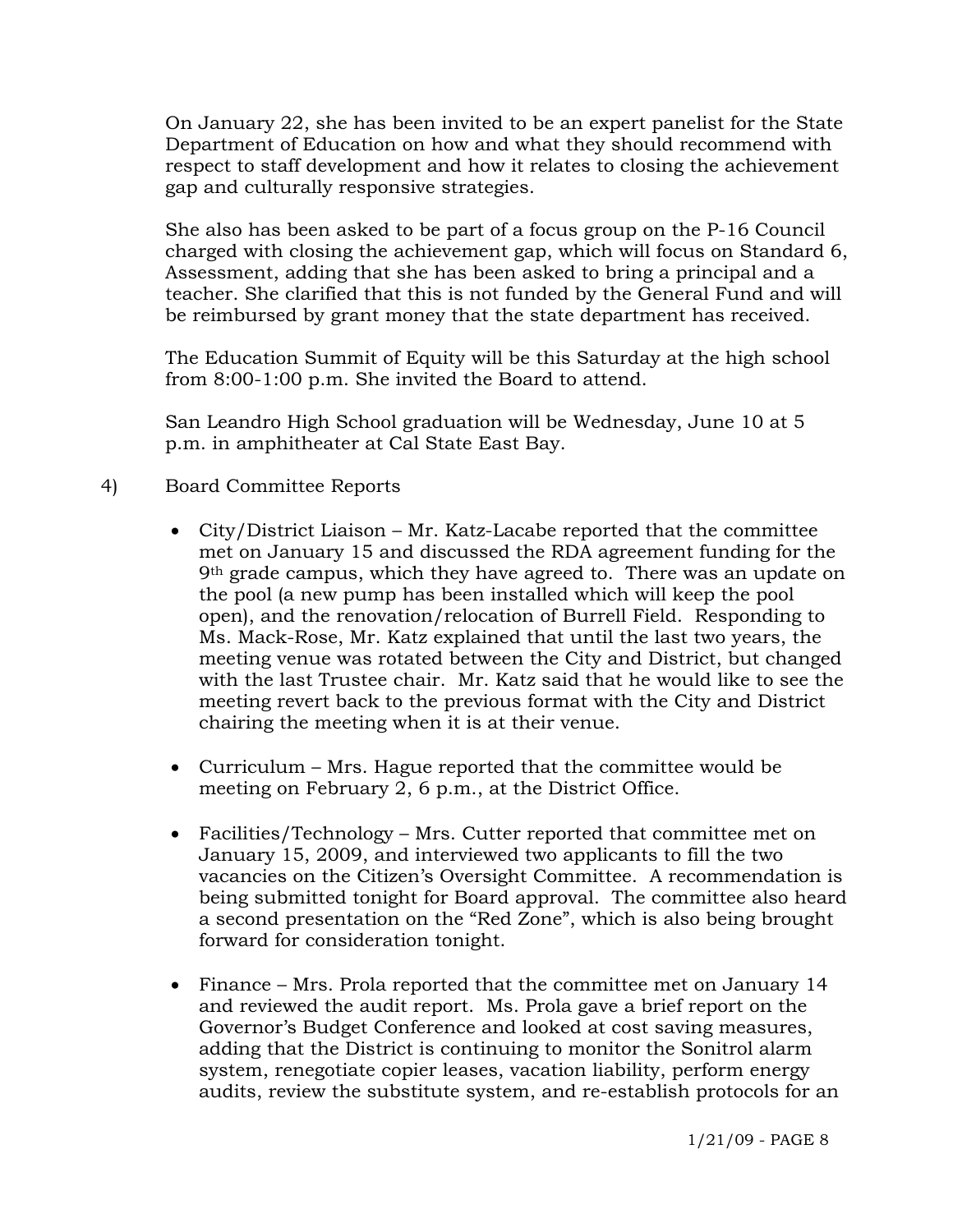accurate student attendance system. The committee also discussed the timeline, format and discussion points for the Community Budget Forum scheduled for February 11, 2009. Mrs. Prola is also developing a survey tool regarding cost-cutting measures for departments and school sites.

# **CONSENT ITEMS**

The following Consent Items were pulled from the Consent Calendar:

- 3.3-C Out-of Country Field Trip for Bancroft Students to Playa Careyeros, Bahia de Banderas, and Nayarit, Mexico during Spring Break, April 6-24, 2009 (requested by Ms. Mack-Rose)
- 3.4-C 2008-2009 Consolidated Application (ConApp) for Funding Categorical Aid Programs Part II and 4.4-C, Resolution #09-05 to Declare Certain Equipment Surplus and/or Obsolete (requested by Mrs. Prola)
- 3.5-C Memorandum of Understanding between the San Leandro Unified School District (Washington School) and Girls' Incorporated of Alameda County and 4.3-C – Intra-Budget Transfers (requested by Ms. Sullivan)

# General Services

| $1.1-C$   | Approval of Board Minutes – December 2, 2008                |
|-----------|-------------------------------------------------------------|
| $1.2 - C$ | Approval of Board Minutes – December 8, 2008                |
| $1.3-C$   | Approval of Board Minutes – December 11, 2008               |
| $1.4 - C$ | Approval of Board Minutes – January 10, 2009                |
| $1.5 - C$ | Approval of Board Minutes – January 12, 2009                |
| $1.6 - C$ | Approval of Board Minutes – January 13, 2009                |
| $1.7-C$   | Resolution #09-04 Authorizing Certain Persons to Draw Funds |
|           |                                                             |

## Human Resources

- 2.1-C Acceptance of Personnel Report
- 2.2-C Renewal of Student Teaching Agreement

# Educational Services

3.1-C Acceptance of Donations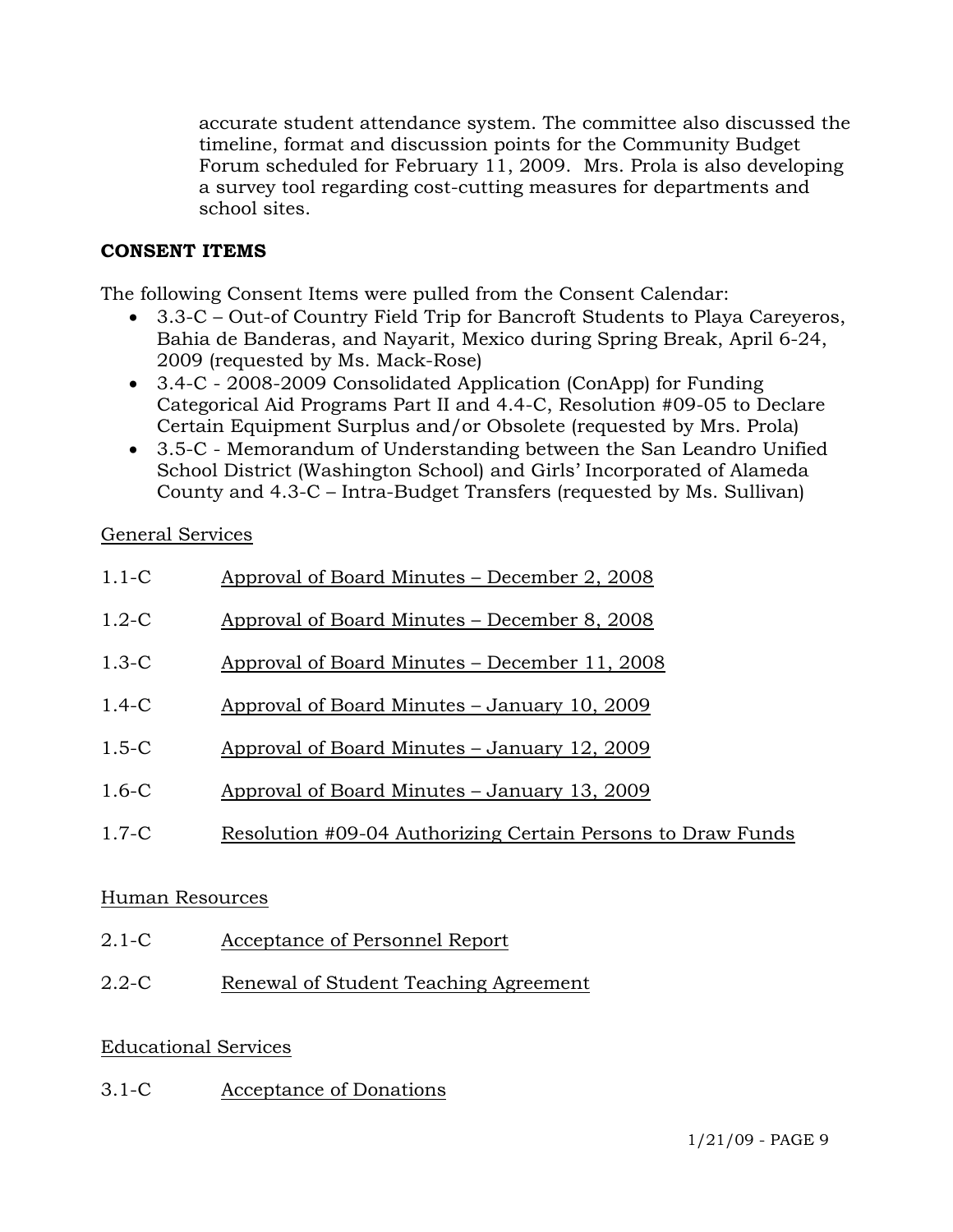3.2-C Recommendation for Proposed Stipulated Expulsion Order for Student E06-08/09.

# Business, Operations and Facilities

- 4.1-C Ratification of Payroll for November and December 2008
- 4.2-C Approval of Warrants

## Facilities and Construction

- 5.1-C Change Order No. 2 for San Leandro High School Music Building
- 5.2-C Notice of Completion for the San Leandro High School Music Building Roofing and Heating Project
- 5.3-C Appointments to the Citizens Oversight Committee to Fill Two Vacancies

## Educational Services

On a motion made by Mrs. Cutter and seconded by Mrs. Hague, the Board approved the remaining consent items by a 7-0 vote.

3.3-C Out-of Country Field Trip for Bancroft Students to Playa Careyeros, Bahia de Banderas, and Nayarit, Mexico during Spring Break, April 6-24, 2009

> It was explained that when students are on field trips, the District receives ADA as opposed to Spring Break, when the school is not in session, the field trip will not impact the general fund as parents/students will cover the cost, and a document was developed last year outlining the responsibilities of the District, parents, and chaperones which is signed by each attendee. On a motion made by Mrs. Mack-Rose and seconded by Mrs. Prola, the Board approved the Out-of Country Field Trip for Bancroft Students to Playa Careyeros, Bahia de Banderas, and Nayarit, Mexico during Spring Break, April 6-24, 2009, by a 7-0 vote

## 3.4-C 2008-2009 Consolidated Application (ConApp) for Funding Categorical Aid Programs Part II

Mrs. Prola noted that her concerns with regards to carryover money had been addressed by the Superintendent.

On a motion made by Mrs. Prola and seconded by Mrs. Cutter, the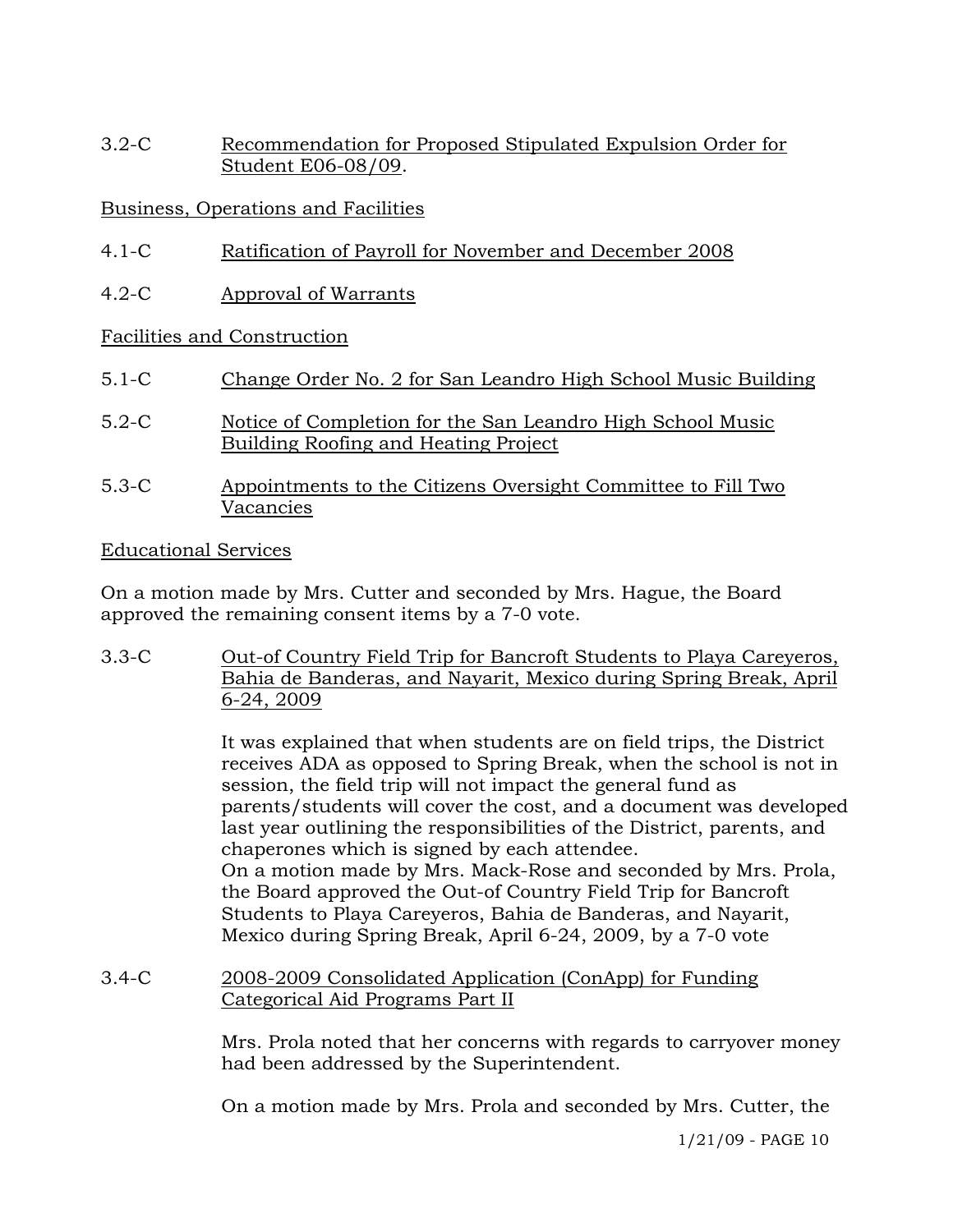Board approved the 2008-2009 Consolidated Application (ConApp) for Funding Categorical Aid Programs Part II by a 7-0 vote.

3.5-C Memorandum of Understanding between the San Leandro Unified School District (Washington School) and Girls' Incorporated of Alameda County

> Assistant Superintendent Cathey explained that grants, and schools allocating funds in their school plans i.e. Title I schools are among some of the deciding factors that organizations consider when entering into a partnership with a particular school.

> On a motion made by Ms. Sullivan and seconded by Mrs. Hague, the Board approved the Memorandum of Understanding between San Leandro Unified School District (Washington School) and Girls' Incorporated of Alameda County by a 7-0 vote.

#### Business Services

## 4.3-C Intra-Budget Transfers for October, November, and December 2008

The intra-budget transfer process was explained. Mrs. Prola suggesting that due to the amount of paper used to duplicate the warrants and budget transfers, in the future, the report is scanned and sent electronically. Mrs. Prola also collected the report (which is not confidential), so that she could take it to the school sites so that students could use the blank side of the paper.

On a motion made by Ms. Sullivan and seconded by Mrs. Prola, the Board approved the Intra-Budget Transfers for October, November and December 2008 by a 7-0 vote.

## 4.4-C Resolution #09-05 to Declare Certain Equipment Surplus and/or Obsolete

Regarding Mrs. Prola's concern about the funding for replacement of equipment once it has been declared surplus/and or obsolete, Assistant Superintendent Chin-Bendib said that she would look into that.

Mrs. Cutter added that for the most part once the equipment has come to this point, it has already been replaced, it is too old for student use, and is just waiting to be discarded.

Staff also noted that the District receives a Microsoft settlement reimbursement which must be used to purchase equipment and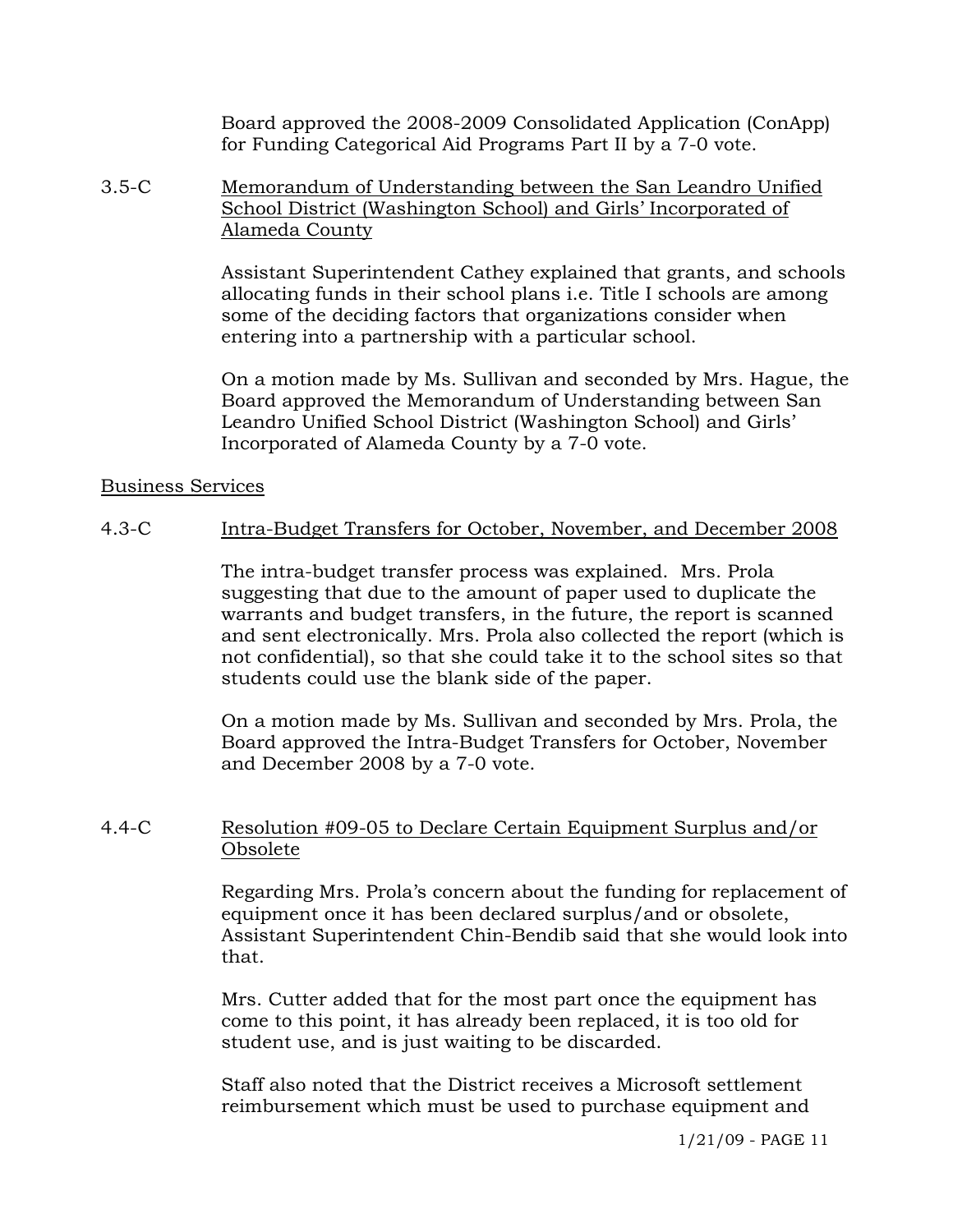some software.

On a motion made by Mrs. Prola and seconded by Ms. Mack-Rose, the Board adopted Resolution #09-05 to Declare Certain Equipment Surplus and/or Obsolete by a 6-1 vote. Mrs. Prola abstaining.

## **ACTION**

#### Human Resources

2.1-A Resolution #09-07 to Reduce Classified Services Due to Lack of Funds/Work

> Mr. Potmesil said that the estimated reduction costs for the reduction of the Administrative Assistant for Measure B includes salary and driven costs such as PERS (retirement), social security, workman's compensation, etc. It was also noted that this was a limited-term position for the duration of the Measure B.

On a motion made by Mrs. Cutter and seconded by Ms. Mack-Rose, the Board adopted Resolution #09-07 to Reduce Classified Services Due to Lack of Funds/Work by a 7-0 vote.

## **DISCUSSION**

#### General Services

## 1.1-D Board Workshop: State Fiscal Crisis and Budget Reductions

#### **Public Comment**

• Mark Hamilton shared a few examples of cost-saving ways that a large district in New Jersey implemented such as an energy consumption audit, "green" grants, and solar panels that resulted in a savings of approximately \$650,000 the first year in energy costs. He suggested that the District might want to consider these options which, hopefully, could be funded without too much impact to the general fund.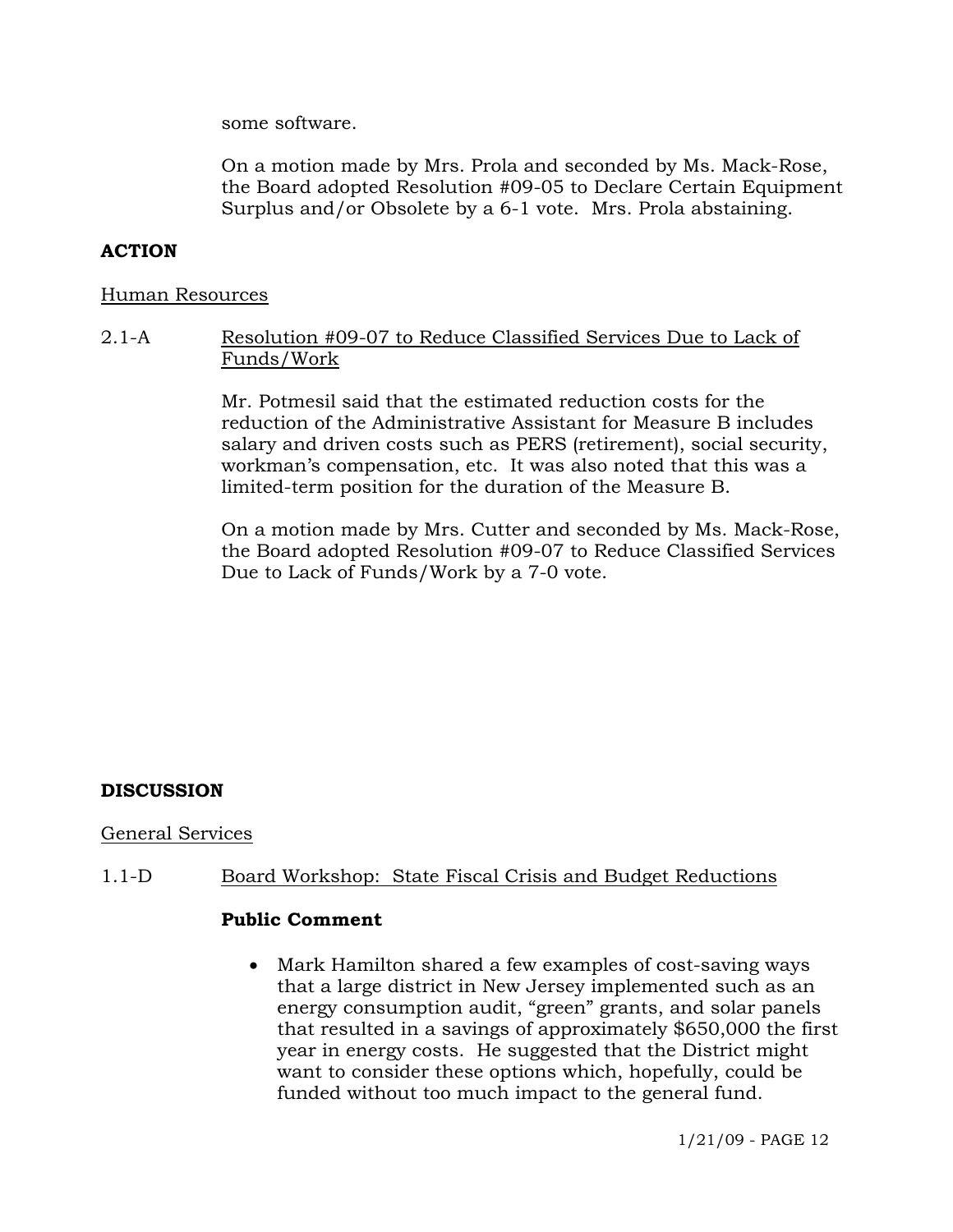Mrs. Prola began the discussion by providing a brief report on the School Services of California Governor's Budget Conference on January 12 outlining the proposed cuts and issues facing our state and District. Highlights of the Governor's proposal include:

- Elimination of the .68% reduction in COLA for the current school year plus an additional 4.5% cut
- Approximately \$6.3 billion reduction in Proposition 98 funding
- A 0% COLA for 2009-2010 plus an additional 2.5% cut
- Reduction in the base revenue limit amounting to approximately \$9 billion
- Half percent increase in sales tax
- Modernizing the lottery as a way of providing both a sort-term budget fix and long-term solution to the budget system
- Lottery funds being proposed will no longer support public education which amounts to approximately \$1 million for San Leandro Unified
- Eliminating most state mandated programs, except for two K-12 mandates
- Reduce the academic year by 5 days
- The cuts will amount to about \$790/ADA for San Leandro Unified over two years (2008-09 and 2009-10)

The Board continued the discussion regarding the process for a Board Workshop on the State fiscal Crisis and Budget Reductions to be held on January 29, 2009. The Board stressed the importance of attendance, and how they want everyone's input in order to make the best decision possible for the students and District. At 10:24 p.m., on a motion made by Mrs. Cutter and seconded by Mrs. Hague, the meeting was extended to 11 p.m. by a 7-0 vote.

Following further discussion, it was the consensus of the Board to have Mr. Katz-Lacabe and Mrs. Prola compile the information shared tonight and put together a process that describes the format and outlines the roles staff and the Board will play during this workshop.

## **CONFERENCE**

## Business Operations

# 4.1-CF Developer Fee Level II Justification Study

The Board discussed and considered approving the proposed agreement for the Developer Fee Justification Study for Level II with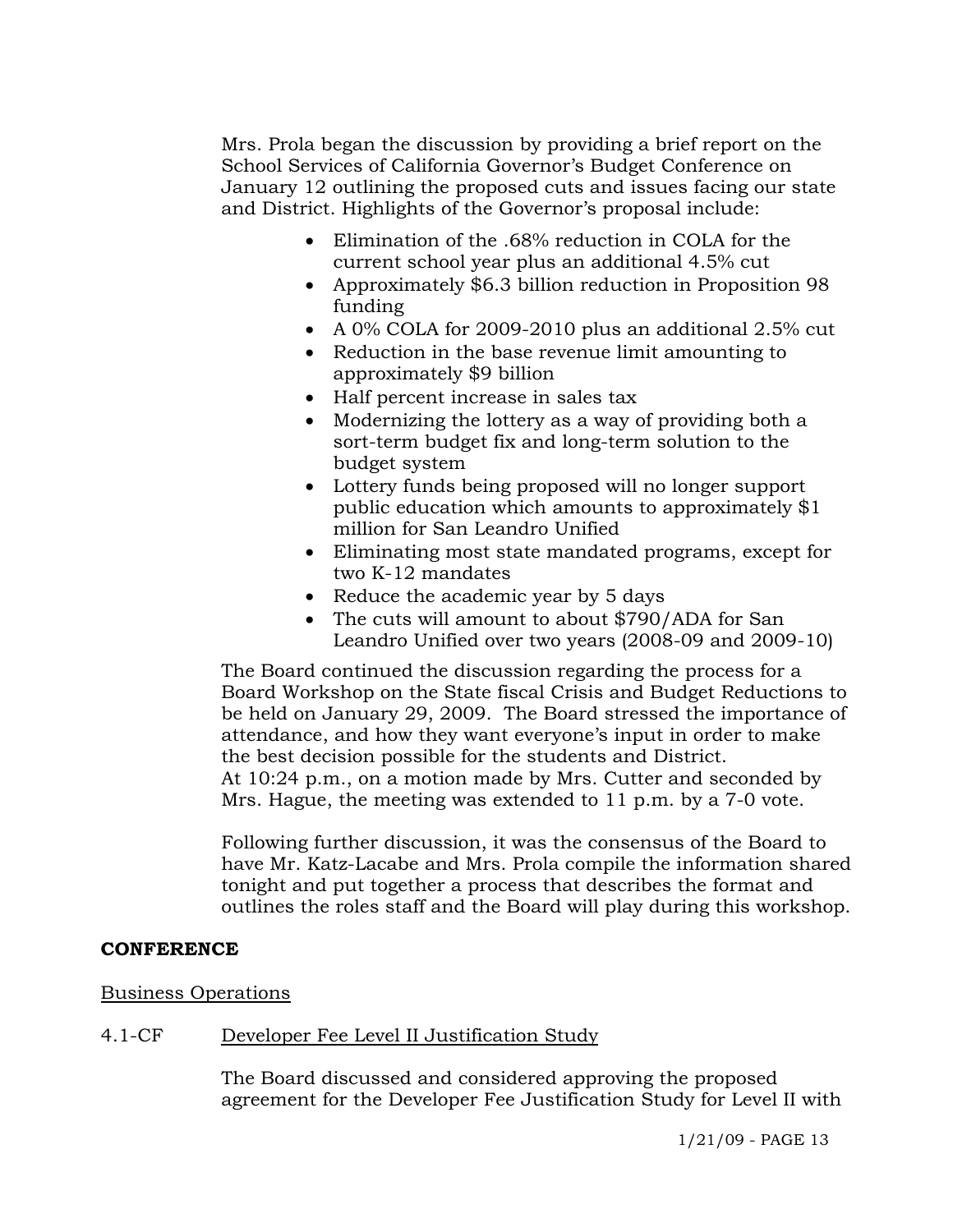SchoolWorks.

It was explained that in 2008, the District did not qualify for Level II Developer Fee rates because the District enrollment, which is one of several factors that qualifies a district for Level II Developer Fee rates, was declining. Since 2008, the District has experienced an increase in enrollment which is demonstrated by the District certified California Basic Education Data System (CBEDS) number of 8,800 students as compared to 8,719 in the previous year.

Staff also addressed concerns raised by the Board with regards to the timing and how long the study is valid once the results have been approved by the Board.

On a motion made by Ms. Mack-Rose and seconded by Mrs. Hague, the Board approved the proposed agreement for the Developer Fee Justification Study for Level II with SchoolWorks by a 7-0 vote.

# **INFORMATION ITEMS**

Educational Services

#### 3.1-I Williams Quarterly Report

The Board received for information and review, the Williams Uniform Complaints (including Valenzuela Settlement requirements) Quarterly Report for period October-December 2008.

## Business Operations

## 1.1-I Miscellaneous Receipts

Miscellaneous receipts in the amount of \$10,037,053.79 for November 2008 and \$26,975,979.63 for December 2008 have been deposited in the Treasury of Alameda County.

## **ADDITIONAL SUGGESTIONS AND COMMENTS FROM BOARD MEMBERS**

- Mrs. Mack-Rose asked for and received consensus to direct staff to compile a list of position reductions, consolidations, and cuts at the District Office level, review all professional consulting contracts and contractual consequences if cancelled, and return with recommendations.
- Mr. Almonte commented that he is looking forward to a successful workshop.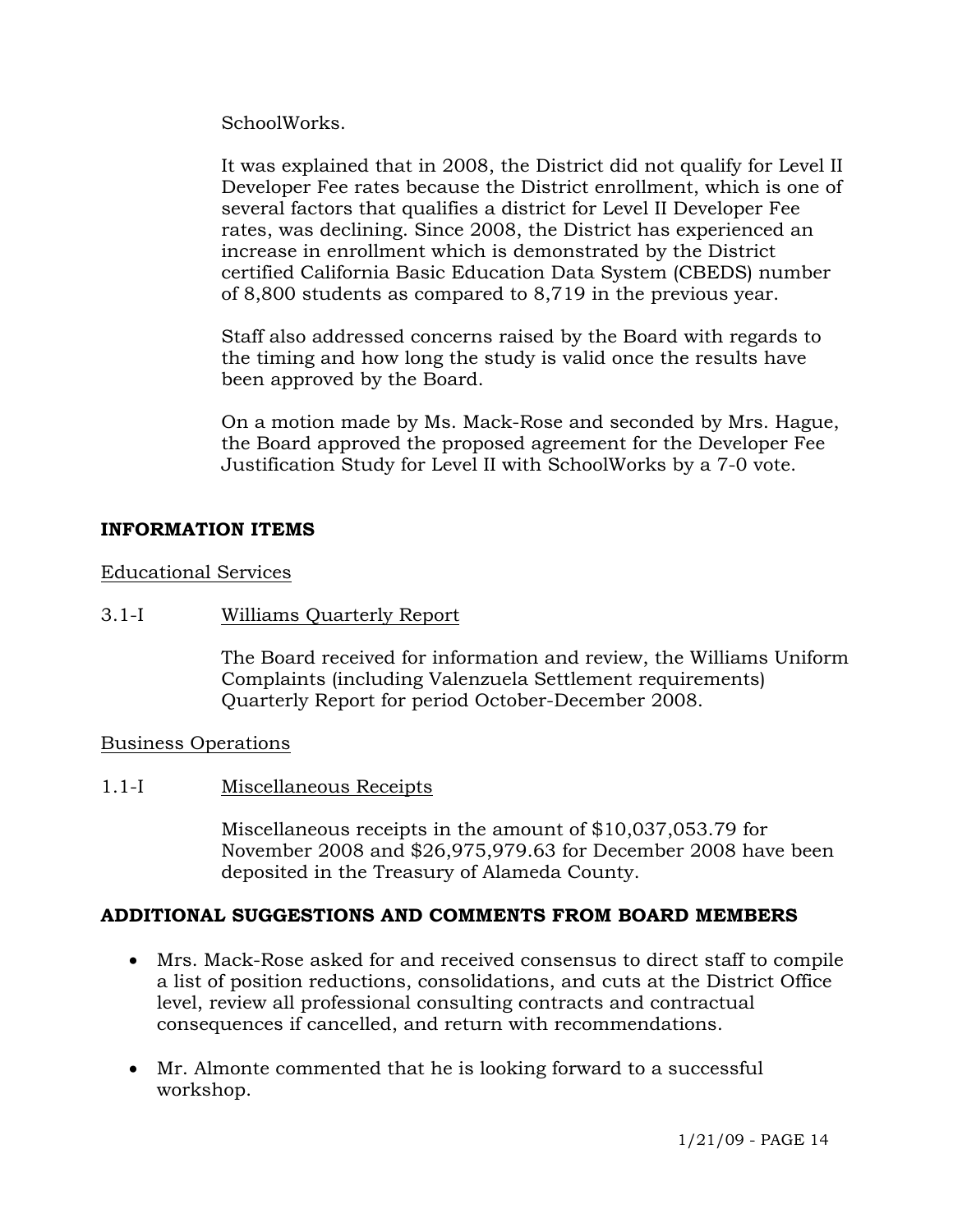- Mrs. Hague would like to see a section on the website dedicated to the budget as a way of making this process as transparent as possible for our community. With regards to the budget Resolution begin suggested by the Superintendent, adding that there are probably a number of reasons why she felt that this might be the for the Advocacy Committee to begin picking up the pace with their efforts in addressing what our legislature is doing about the state of education and funding.
- Mrs. Cutter commended the staff, students, and custodians at the high school for doing an outstanding job in keeping the grounds clean.
- Mrs. Prola reminded the Board to email their potential cut lists to her no later than January 30. She reported visiting a couple of schools today, noting that they were participating in inauguration activities. Mrs. Prola also reiterated the need to look at administrative reductions, cuts and proposals before looking at school sites.